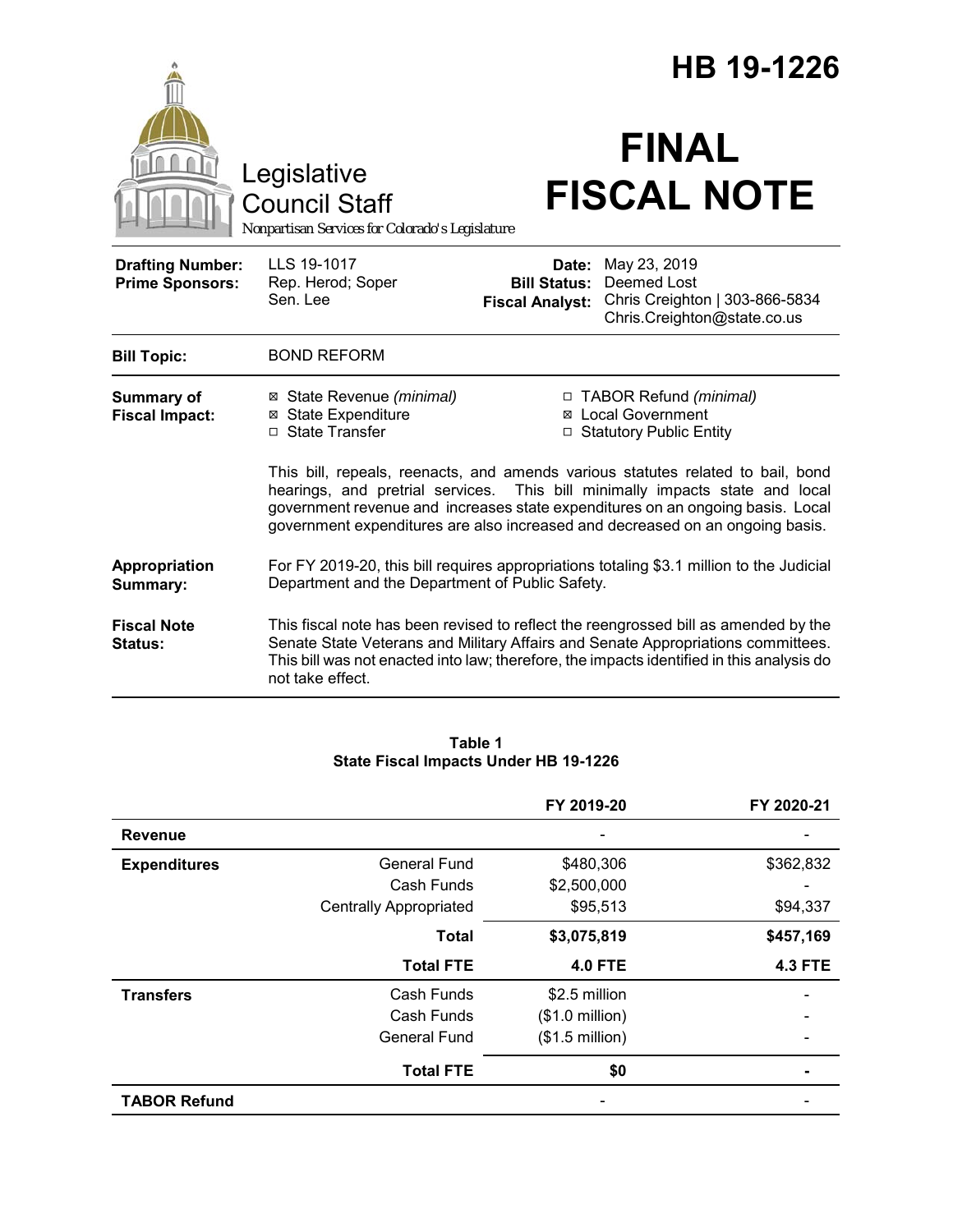# **Summary of Legislation**

This bill repeals, reenacts, and amends various statutes related to bail, bond hearings, and pretrial services as discussed below.

**Bond hearing considerations.** The least restrictive bond conditions that do not include monetary requirements must be used for any offenders not released through the pretrial screening process. The bill specifies considerations that must be made by the court in setting bond for the offender and the types of bond that may be used. The court must order the commencement of the criminal proceedings within three days of the initial hearing, excluding weekends and holidays, unless good cause is shown for additional time or the parties to the case agree to additional time. A defendant in custody has scheduling preference over other court matters. This bill specifies procedures for how a defendant, prosecuting attorney, or bonding commissioner can ask for a review and modification of a bond.

**Judicial district pretrial services.** By March 31, 2020, this bill requires each judicial district to develop the following which must be implemented by July 1, 2020:

- a pretrial release screening process to assess each arrested offender as soon as possible and no later than 24 hours after admission to a detention center;
- an administrative order of the Chief Judge of the judicial district that specifies written criteria allowing for the immediate pretrial release of certain persons detained on a summons or unsecured personal recognizance bond without monetary conditions and without an initial pretrial hearing. Each district must obtain input from at least one person that was incarcerated in the district because of an inability to pay a monetary bond.

The Office of the State Court Administrator must develop statewide standards and guidelines for pretrial release screening and release criteria. The standards and guidelines must be developed in conjunction with nationally relevant research and best practice models. Each Chief Judge of a judicial district must designate a person, agency, or program for each detention facility in the district to conduct pretrial screening, and must identify a bonding and release commissioner who is authorized to release defendants without monetary bond conditions.

**County pretrial services.** Under current law, counties are encouraged, but not required, to establish pretrial services programs. This bill requires all counties, and city and counties to establish pretrial services by July 1, 2020. Under the bill, a community advisory board must be established in each judicial district to create a plan for the pretrial services program. The Chief Judge of a district must approve the pretrial services plan before it is established. Such programs may be administered by the county or through a contract with a private nonprofit entity or an intergovernmental agreement with another local government. Counties cannot contract with a for-profit entity for the provision of a pretrial services program. Minimum standards and reporting requirements for each pretrial services program are specified in the bill.

The Pretrial Services Cash Fund is created for the purpose of operating or assisting in the operation of county pretrial service programs. Counties are encouraged to seek funding to implement locally-based pretrial programs. This includes, but is not limited to, program development, assessment services, contract services, and supervision services. The fund consists of any money appropriated by the General Assembly and the State Court Administrator is authorized to accept gifts, grants, and donations from any public or private donor. The State Court Administrator must create an annual funding formula to distribute funds from this cash fund to counties that request pretrial services funding. All counties are eligible for this funding and counties without pretrial services are to be given priority.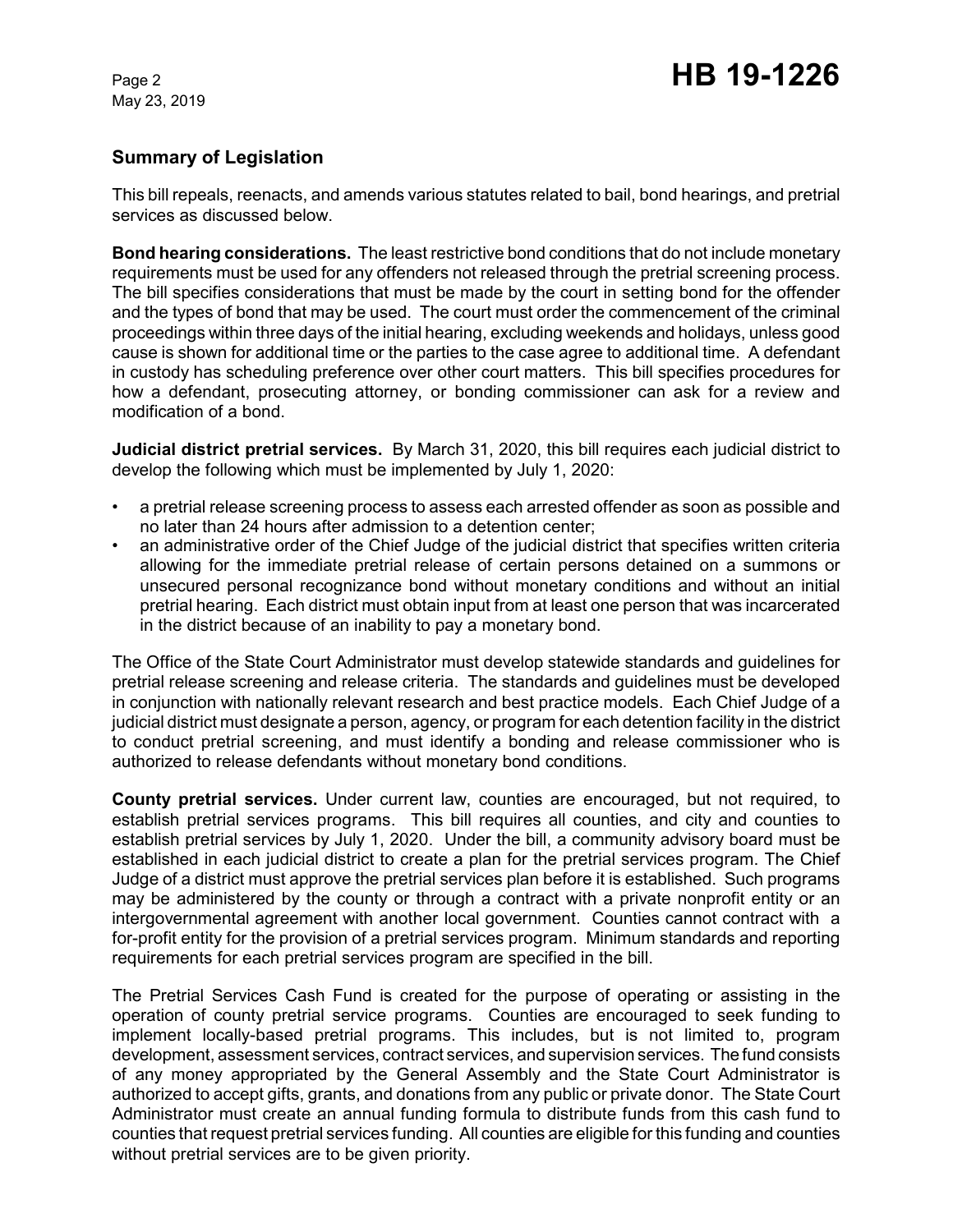**Pretrial services compliance.** If a county is unable to establish a pretrial services program, the county must submit a statement of inability to comply that outlines the reasons for being unable to establish a program. These statements must be reviewed by the Office of the State Court Administrator. The office must also determine if any technical assistance can be provided to the county and submit an annual report to the General Assembly listing of counties unable to comply with recommendations on how to create a pretrial services program in every county in the state.

**Risk assessment instrument.** The Office of the State Court Administrator must review and approve empirically developed and validated risk assessment instruments to be used by pretrial services programs. Beginning July 1, 2021 any risk assessment instrument must be evaluated, developed, and validated in Colorado to maximize accuracy and minimize race, ethnicity, or gender bias. The Division of Criminal Justice in the Department of Public Safety must evaluate any approved assessment instrument. The results of these studies must be presented to General Assembly. The bill specifies what information must be collected by jurisdictions using a risk assessment tool.

### **State Revenue**

Beginning in the current FY 2018-19, this bill impacts state cash fund revenue from bond forfeitures, traffic warrant fees, and gifts, grants, and donations. Overall, a minimal revenue decrease is expected. Bond forfeitures and traffic warrant fees are subject to TABOR; however, gifts, grants, and donations are not.

**Bond forfeitures.** To the extent that more defendants are released on a non-monetary bond, this bill decreases bond forfeiture revenue. From 2015 to 2017 there were an average of 965 bond forfeitures per year which resulted in the collection of an average of \$306,786 in total cash fund revenue from these forfeitures. This decrease is assumed to be minimal.

**Traffic warrant fee.** Under current law, a \$30 outstanding judgement warrant fee is assessed for the failure to appear in court in traffic cases. To the extent that non-monetary bonds are issued for traffic offenses, this bill could result in an increase in the number of instances where a defendant fails to appear on a traffic case and will thus increase traffic warrant fee revenue. A high level of compliance is assumed for any non-monetary bonds issued on traffic offenses; therefore, this increase is assumed to be minimal.

**Gifts, grants, and donations.** This bill authorizes the collection of gifts, grants, and donations which will increase state cash fund revenue. As of this writing, no source of gifts, grants, and donations have been identified.

## **State Transfers**

For FY 2019-20 only, this bill requires the following transfers to the Pretrial Services Cash Fund totaling \$2.5 million. Specifically, the bill requires:

- \$1.5 million to be transferred from the Offender Services Cash Fund; and
- \$1.0 million to be transferred from the General Fund**.**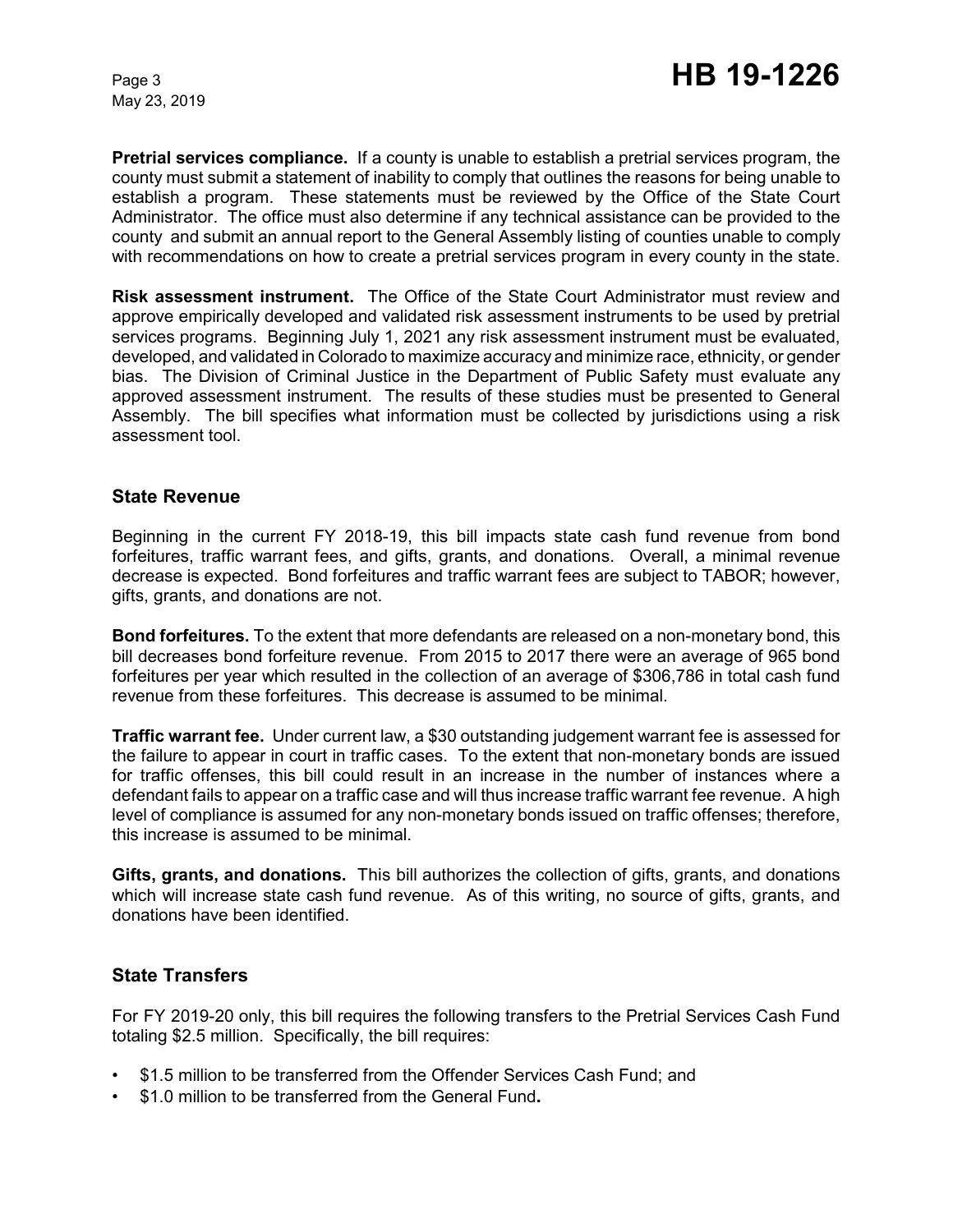# **State Expenditures**

This bill increases state expenditures in the Judicial Department and the Department of Public Safety by a total of \$3.1 million and 4.0 FTE in FY 2019-20 and \$457,169 and 4.3 FTE FY 2020-21. Theses costs will be partially offset by a decrease in trial court costs and workload. These impacts are shown in Table 2 and discussed below.

| <b>Cost Components</b>                             |                  | FY 2019-20     | FY 2020-21     |
|----------------------------------------------------|------------------|----------------|----------------|
| <b>Judicial Department</b>                         |                  |                |                |
| <b>Personal Services</b>                           |                  | \$306,541      | \$334,409      |
| Operating Expenses and Capital Outlay Costs        |                  | \$23,712       | \$4,900        |
| Pretrial Services Website/Data Collection Tool     |                  | \$110,240      |                |
| <b>County Pretrial Services Funding</b>            |                  | \$2,500,000    |                |
| Centrally Appropriated Costs*                      |                  | \$86,119       | \$86,626       |
| FTE - Personal Services                            |                  | 3.7 FTE        | 4.0 FTE        |
| <b>Judicial Department (Subtotal)</b>              |                  | \$3,026,612    | \$425,935      |
| <b>Department of Public Safety</b>                 |                  |                |                |
| <b>Personal Services</b>                           |                  | \$21,013       | \$22,923       |
| <b>Operating Expenses and Capital Outlay Costs</b> |                  | \$600          | \$600          |
| Consultant                                         |                  | \$18,200       |                |
| Centrally Appropriated Costs*                      |                  | \$9,394        | \$7,711        |
| FTE - Personal Services                            |                  | 0.3 FTE        | 0.3 FTE        |
| <b>Department of Public Safety (Subtotal)</b>      |                  | \$49,207       | \$31,234       |
|                                                    | Total            | \$3,075,819    | \$457,169      |
|                                                    | <b>Total FTE</b> | <b>4.0 FTE</b> | <b>4.3 FTE</b> |

#### **Table 2 Expenditures Under HB 19-1226**

 *\* Centrally appropriated costs are not included in the bill's appropriation.*

**State Court Administrator's Office.** The Judicial Department requires 4.0 FTE to develop statewide pretrial service program standards and guidelines. This staff will also develop and administer a county pretrial service funding model, develop an inability to comply form, provide technical assistance to counties that cannot establish a pretrial services program, evaluate and make recommendations on what is needed to establish pretrial services programs in all counties, review data, and create reports. Costs in FY 2019-20 include standard operating and capital outlay and are prorated for the General Fund paydate shift.

**Pretrial services website.** The Judicial Department requires \$110,240 to create a website to collect pretrial services data to be used for evaluation, report creation, and future recommendations. This requires 1,040 hours of programming at a cost of \$106 per hour to develop this site and allow for pretrial services programs to upload data.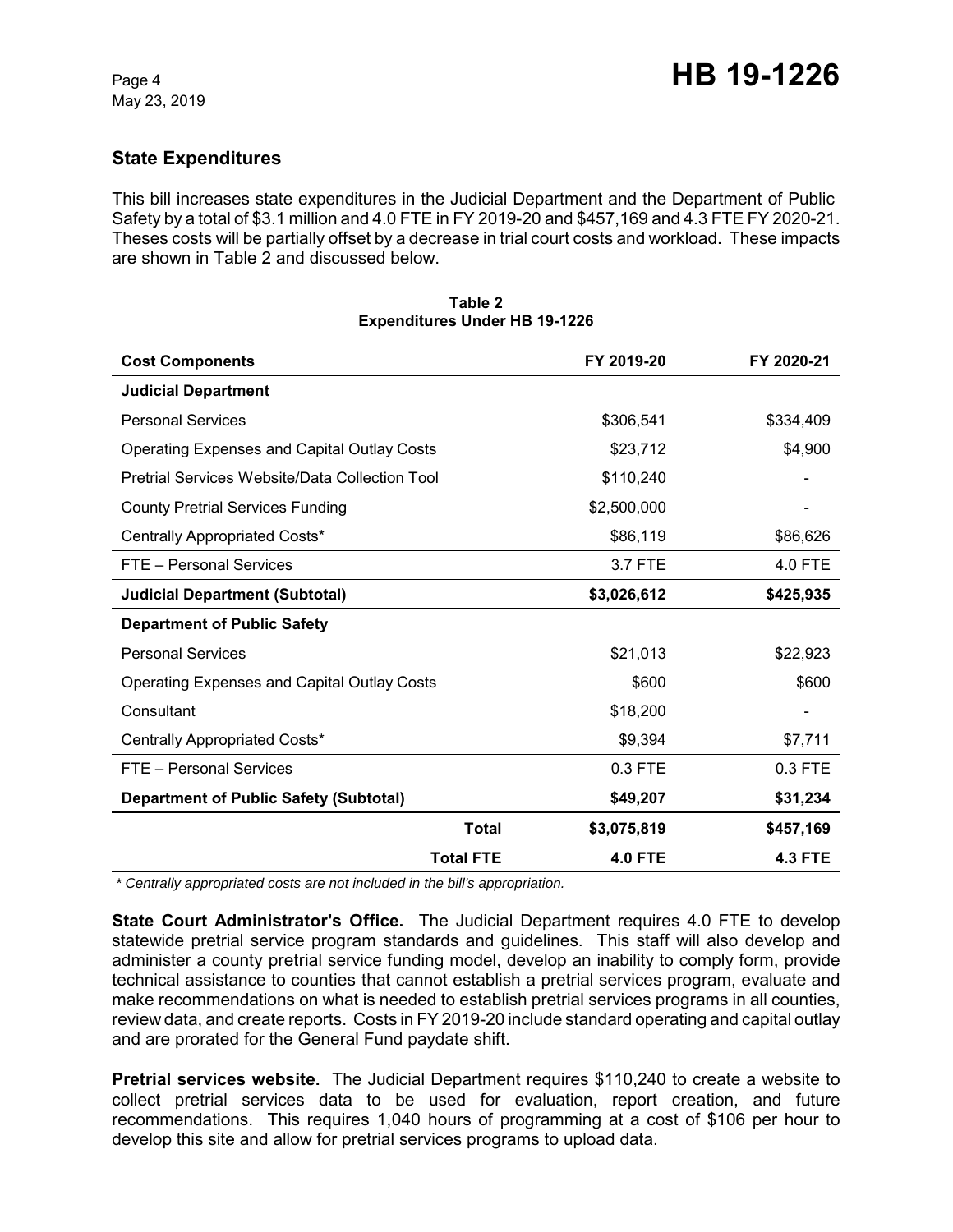**Trial court workload.** Trial court workload may both increase and decrease under this bill. To the extent that more offenders are released on bond prior to an initial hearing, workload will decrease. However, by adding additional criteria that must be considered when making bonding decisions, workload is increased. Workload will also increase if more offenders fail to appear in court on non-monetary bonds to produce a bench warrant and conduct a rehearing. Overall, a minimal workload decrease is expected and any adjustments in appropriations will be addressed through the annual budget process.

**County pretrial services funding.** This bill encourages counties to seek funding from the Pretrial Services Cash Fund to establish or administer pretrial services programs and \$2.5 million is appropriated to the fund for this purpose in FY 2019-20. It is assumed that the Office of the State Court Administer will provide up to \$2.5 million in county pretrial services funding based on actual county costs after requests for funds are received and prioritized based on need. It is further assumed that the Judicial Department will request an annual appropriation to pay for county pretrial service program costs through the annual budget process after FY 2019-20.

**Department of Public Safety.** It is assumed the Department of Public Safety will contract with a consultant to evaluate any approved risk assessment tools for accuracy and bias and that 91 hours of consultant time are needed at a rate of \$200 per hour in FY 2019-20 and every three years thereafter. The department also requires 0.3 FTE for a statistical analyst that will gather data, assist in the assessment tool evaluation, and write reports. Standard operating costs are included for this position and costs are prorated in FY 2019-20 for the General Fund paydate shift.

**Centrally appropriated costs.** Pursuant to a Joint Budget Committee policy, certain costs associated with this bill are addressed through the annual budget process and centrally appropriated in the Long Bill or supplemental appropriations bills, rather than in this bill. These costs, which include employee insurance and supplemental employee retirement payments, are estimated to be \$95,513 in FY 2019-20 and \$94,337 in FY 2020-21.

## **Local Government**

Overall, this bill is expected to impact local government revenue, costs, and workload, as described below. The exact impact will vary by county depending on the caseload, existing pretrial service programs, staffing levels and future decisions on how pretrial services are to be provided.

**District attorneys.** This bill both increases and decreases district attorney workload. Workload will increase to assist in the creation of county pretrial services in counties that do not already have such services. Workload will also increase to ensure the filing of cases within three days after an initial hearing and to attend additional bond reconsideration hearings. Workload to prepare for and attend bond hearings is decreased because more offenders will be released through pretrial service programs before such a hearing occurs.

**Pretrial services.** Costs and workload will increase for all counties to establish pretrial services programs by July 1, 2020. Pretrial services costs are expected to range from \$3 to \$10 per offender per day. Based on an analysis of supervision requirements for existing pretrial services programs statewide an estimated \$6.5 million is needed to provide pretrial services to approximately 2,600 offenders in 51 counties. Costs will vary by county depending on the number of offenders and how the program is set up.